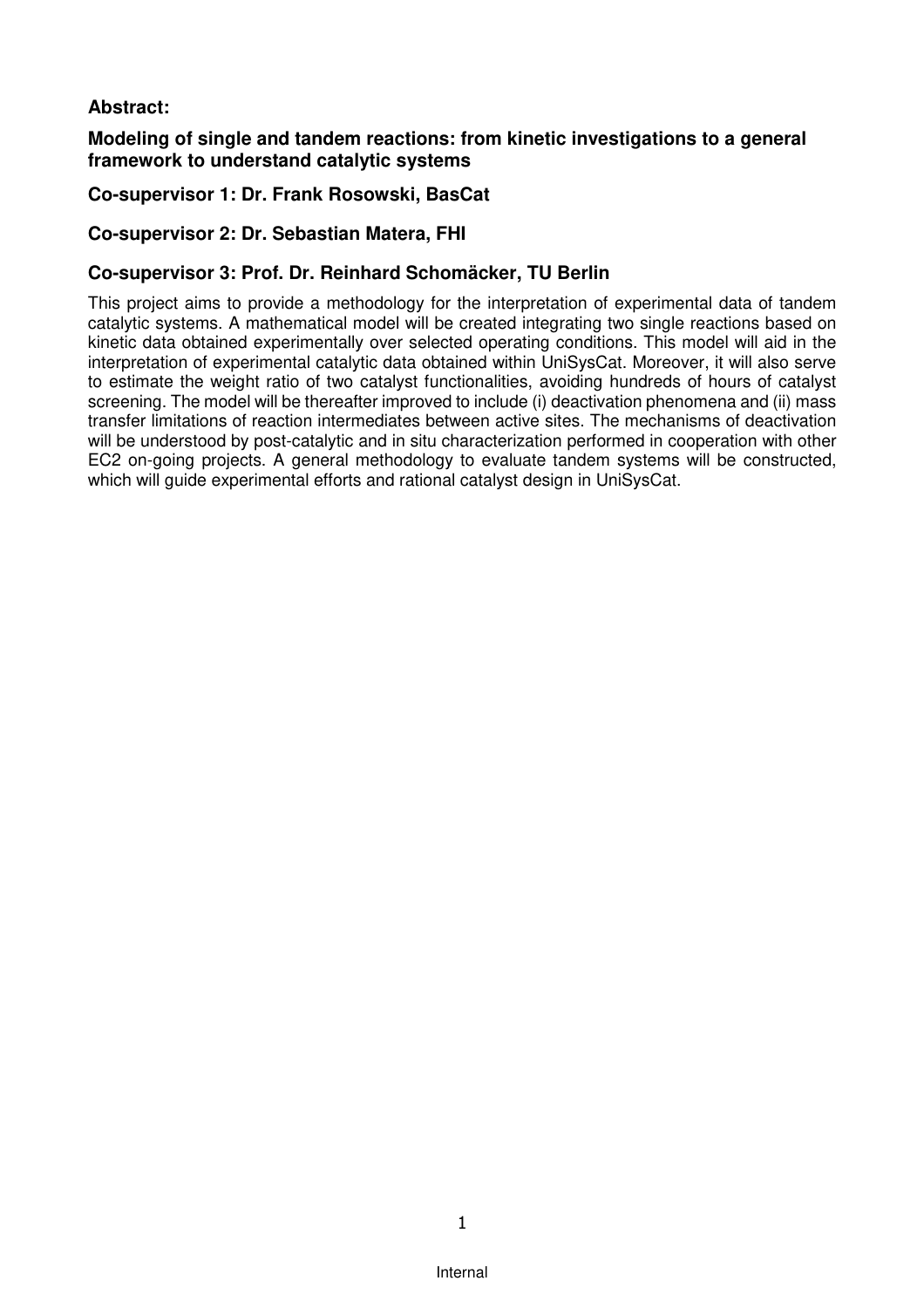# **Extended description version of the project:**

## **Modeling of single and tandem reactions: from kinetic investigations to a general framework to understand catalytic systems**

**Co-supervisor 1: Dr. Frank Rosowski, BasCat** 

**Co-supervisor 2: Dr. Sebastian Matera, FHI** 

# **Co-supervisor 3: Prof. Dr. Reinhard Schomäcker, TU Berlin**

# **1. Overall goal of the project**

The main goal of this project is to provide a methodology for the interpretation of experimental data of tandem catalytic systems obtained with heterogeneous catalysts in tubular test reactors. Firstly, kinetic data for the single reactions will be obtained with specific catalysts operating at the kinetic regime over selected operating conditions. Secondly, a mathematical model will be created integrating the two single reactions to be able to predict the performance of a catalytic system. This model will be applied to experimental catalytic data of tandem systems to guide the interpretation of the results. The model will also be used to estimate the weight ratio of two catalyst functionalities, avoiding hundreds of hours of catalyst screening. The model will be thereafter improved to include (i) deactivation phenomena and (ii) mass transfer limitations of reaction intermediates between active sites. The mechanisms of deactivation will be understood by post-catalytic and in situ characterization performed in cooperation with other EC2 on-going projects.

## **2. State of the art**

The coupling of catalytic reactions in a single reactor using more than one catalyst is called orthogonal tandem catalysis. Advantages compared to separated single reactions can be the increase in reaction rates, the improvement of selectivity and energy optimization. Focusing on carbon dioxide hydrogenation, two main routes exist: the CO-mediated  $^1$  and the methanol-mediated routes <sup>2</sup>. Fine tuning of the interparticle distance  $3$  and use of well-defined nanostructured tandem catalysts<sup>1</sup> have been revealed as crucial factors. Further understanding of the fundamental mechanisms of interaction and deactivation of multi-metallic catalytic systems is necessary to further exploit such systems in heterogeneous catalysis <sup>4</sup>.

Within the framework of UniSysCat, the application of tandem catalysts for  $CO<sub>2</sub>$  hydrogenation to olefins and paraffins has already yielded promising results. The challenge arises when interpreting the results: the complexity of stablishing the structure-activity correlations for a single reaction is exponentially increased for catalytic systems. A proper design of experiments for a catalytic system should be composed by hundreds of data points, resulting in prohibitive costs for catalyst research. It is mandatory to develop a model-based strategy to support the on-going research within UniSysCat and create a tool to aid researchers in the interpretation of catalytic tests and to enable the estimation of the weight ratio between functionalities.

### **3. Specific aims and how they may be reached**

The objectives of the present project are: (i) to obtain robust kinetic data of the two single reactions that compose a tandem catalytic system and create a mathematical model that integrates the two reactions in a tandem system; (ii) to use the model to help comprehending tandem experimental data obtained within UniSysCat; (iii) to include catalyst deactivation and mass transfer limitations of the tandem system into the model; (iv) to discern the mechanisms of deactivation in cooperation with other EC2 projects; (v) to stablish a methodology to evaluate tandem catalytic data, based on indicators to allow comparison of the integration and the two separate consecutive reactions, and to guide catalyst design.